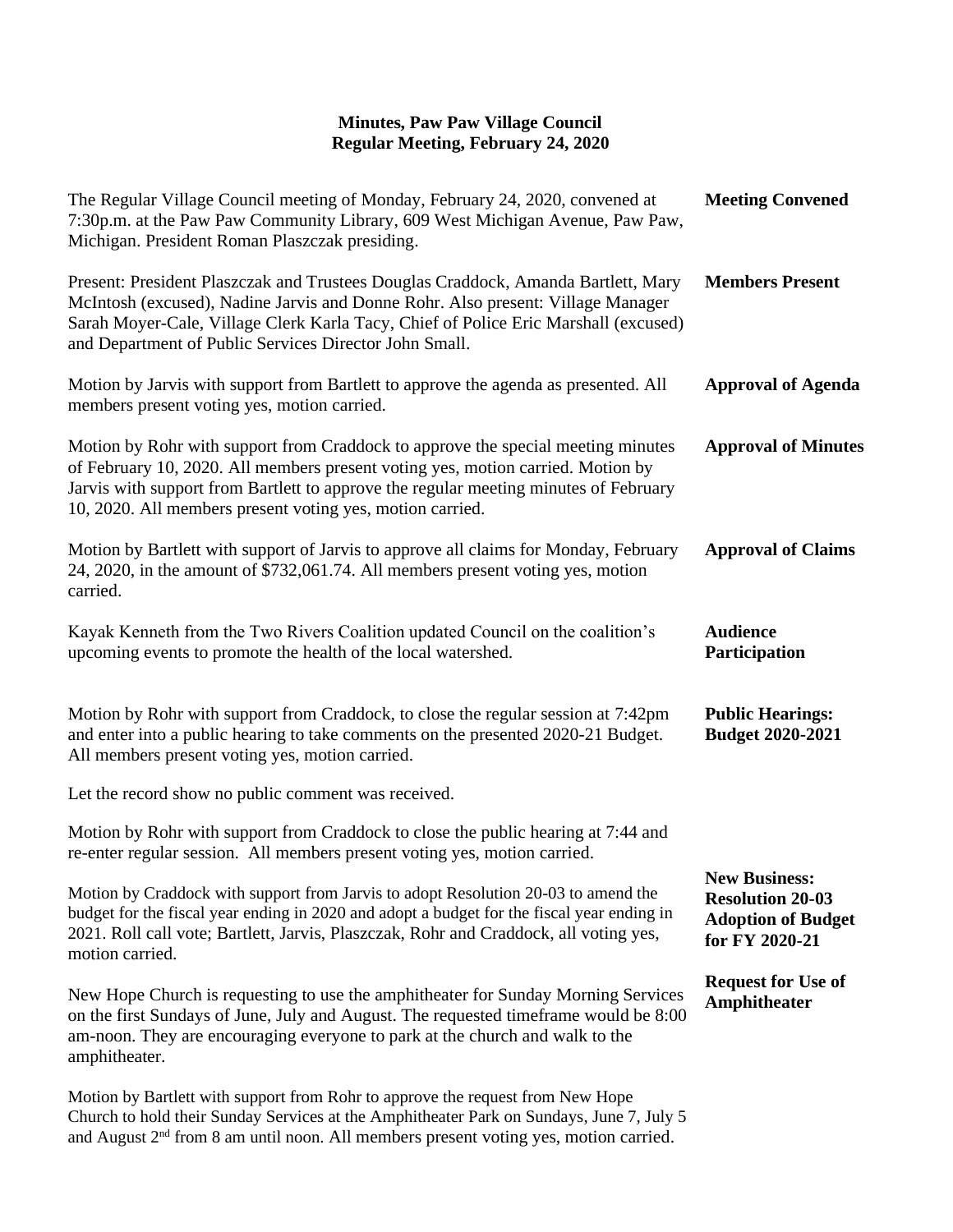## **Minutes, Paw Paw Village Council Regular Meeting, February 24, 2020**

| Moyer-Cale reported there is an interest in allowing kayak rentals on Maple Lake.<br>Council members discussed and Moyer-Cale will look further into with the Village<br>attorney.                                                                                                        | <b>Kayak Rentals</b>                                                    |
|-------------------------------------------------------------------------------------------------------------------------------------------------------------------------------------------------------------------------------------------------------------------------------------------|-------------------------------------------------------------------------|
| Motion by Bartlett with support from Jarvis to withdraw the application from EGLE for a<br>three-year permit to drawdown Maple Lake. All members present voting yes, motion<br>carried.                                                                                                   | <b>Ongoing Business:</b><br><b>Drawdown Permit</b><br><b>Discussion</b> |
| Motion by Bartlett with support from Craddock to approve the Farmers Market on<br>Sundays from 8:00 am until 2:00 pm from July 12, 2020 until October 11, 2020. All<br>members present voting yes, motion carried.                                                                        | <b>Farmers Market 2020</b><br><b>Approval</b>                           |
| Wings of God is again requesting use of village street corners/sidewalks for their<br>donation fundraiser even on Friday, June $19th$ and Saturday, June $20th$ from 8 am until<br>$1$ pm.                                                                                                | <b>Wings of God</b><br><b>Request</b>                                   |
| Motion by Bartlett with support from Craddock to approve Wings of God to accept<br>donations on village sidewalks on Friday, June 19th and Saturday, June 20th from 8 am<br>until 1 pm. All members present voting yes, motion carried.                                                   |                                                                         |
| Moyer-Cale reported a notice of the upcoming vacancy on the village council has<br>been dispersed. She notes, interested persons are welcome to submit a letter of interest<br>by March 6 <sup>th</sup> . Council would like to meet as a group to interview the potential<br>candidates. | <b>Council Vacancy</b>                                                  |
| No Report.                                                                                                                                                                                                                                                                                | <b>Committee Meetings</b><br>and Reports<br><b>Finance and Admin</b>    |
| Bartlett reported the Public Services committee met to discuss the lead and copper<br>rules, the new pet waste stations and 2020 road improvements.                                                                                                                                       | <b>Public Services</b>                                                  |
| No Report.                                                                                                                                                                                                                                                                                | Area Parks & Rec                                                        |
| Plaszczak reported the DDA board adopted the 2020-21 FY budget and discussed<br>wayfinding signs at their last meeting. He also announced the Chamber of Commerce<br>will be holding their annual fundraising dinner March 7 at 6:00 pm and the Lions<br>Club.                            | <b>DDA</b>                                                              |
| No Report.                                                                                                                                                                                                                                                                                | <b>Economic Develop</b>                                                 |
| No Report.                                                                                                                                                                                                                                                                                | <b>Farmers Market</b>                                                   |
| No Report.                                                                                                                                                                                                                                                                                | <b>Fire Board</b>                                                       |
| Plaszczak noted the Historical Commission is continuing their preparation for the                                                                                                                                                                                                         |                                                                         |
| Carnegie Center's 100 <sup>th</sup> anniversary celebration.                                                                                                                                                                                                                              | <b>Historical Committee</b>                                             |